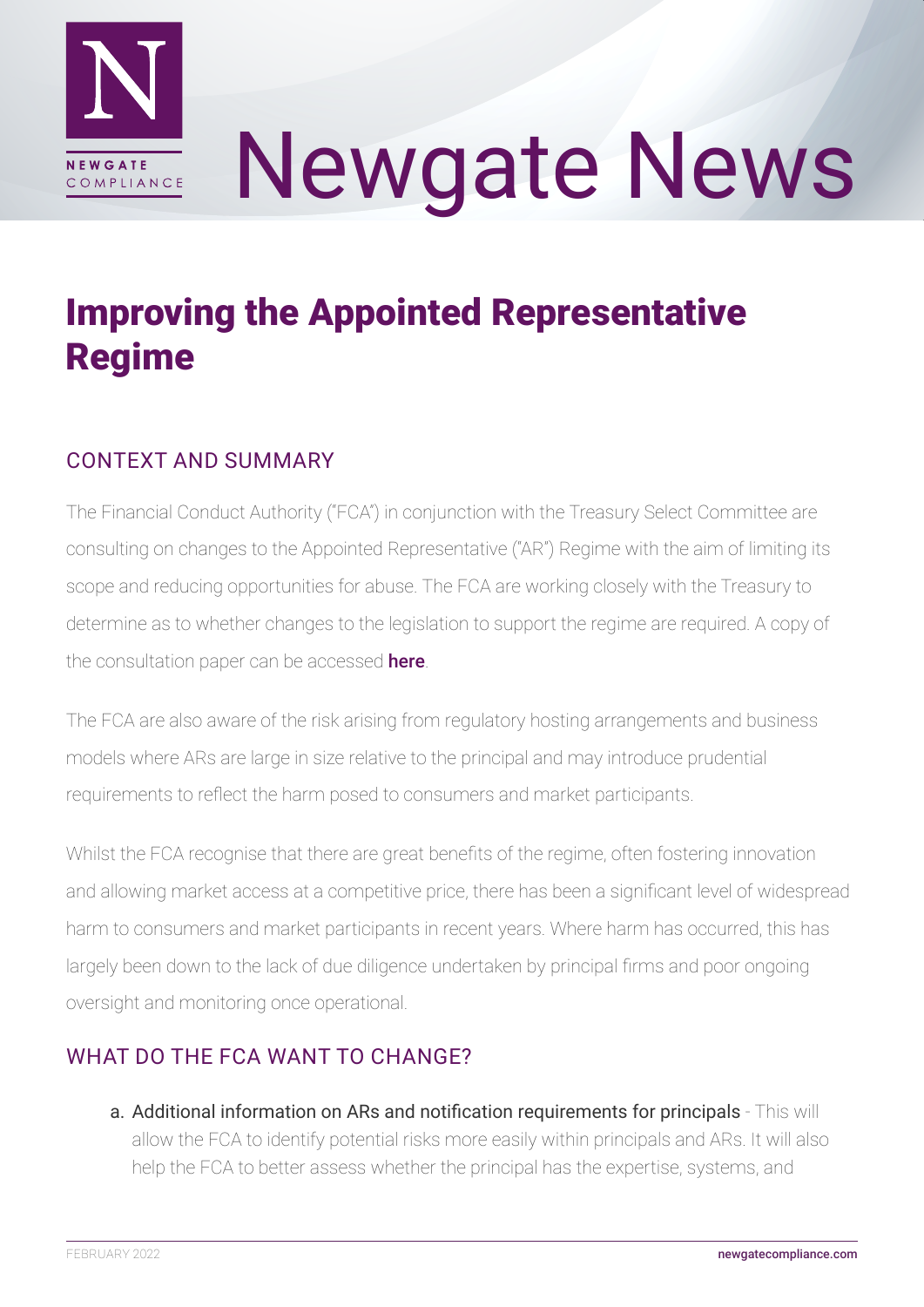

controls to effectively oversee its ARs.

b. Clarifying and strengthening the responsibilities and expectations of principals in the FCA's rules and providing additional guidance for principals on their responsibilities.

#### TIMELINE

- The Consultation closes on the 3rd of March 2022
- The Policy Statement and Final Rules expected H1 2022

#### PROPOSED CHANGES TO NOTIFICATION AND INFORMATION REQUIREMENTS

The current AR notification process only requires the submission of the AR's name and contact details, its legal status, date of the appointment, whether it is an IAR, and the general financial market in which the AR operates.

The FCA are proposing to require principals to provide additional information and details on their ARs, including:

- the AR's business primary reason for becoming an AR, regulated vs non-regulated activities, services & products, types of clients i.e., retail, or not, whether the AR is part of a group;
- the AR's revenue revenue generated from regulated and non-regulated activities, nature of service arrangement between AR and Principal;
- Financial projections for newly incorporated ARs;
- Management accounts for existing/actively trading ARs; and
- complaints against the AR.

The FCA are also considering the inclusion of the regulated activities undertaken by the AR to be listed on the FCA register.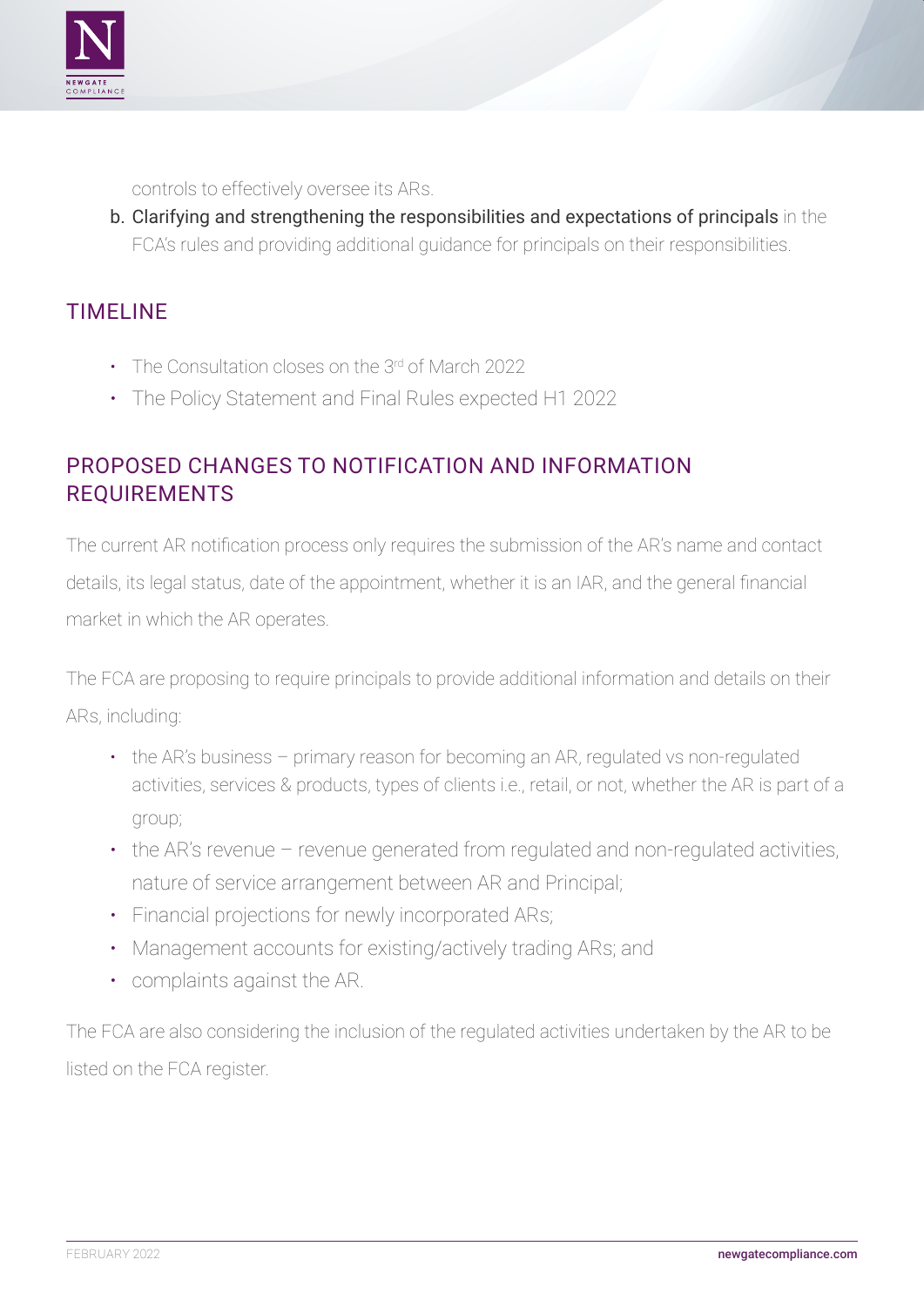

#### NOTIFICATION/REPORTING TIMEFRAMES

The FCA also proposes the following notification / reporting timeframes:

- Appointment of AR notification to be submitted at least 60 days before commencement/ appointment of business;
- Changes to an AR's details or activities to be submitted within 10 days of changes occurring; and
- Potential for annual verification of AR details to be submitted within 60 days of the AR's accounting reference date.

#### RESPONSIBILITIES OF PRINCIPAL FIRMS AND THE FCA'S EXPECTATIONS

The FCA will make clear the standards principals need to meet for their ARs, ensuring effective oversight of ARs and enabling principals to better identify where there are issues that require action. Principals must review their own internal systems, procedures, and resources to ensure prudent and effective oversight.

Sufficient resources for principals in which resources includes risk, audit and compliance functions, organisational structures (such as reporting lines). When the FCA refer to resources, it means the people, processes, technology, facilities, and information needed to effectively oversee the AR's activities.

Monitoring the growth of AR's to ensure that principals are still enabled to effectively oversee the AR's business in instances where the size/volume of the AR's regulated business increases significantly in a short period of time, the senior management turnover at the AR is unusually high, staff turnover at the AR across all staff members involved in carrying on regulated activities for which the principal is ultimately responsible, is unusually high.

The Self-Assessment Document – Principal firms will have to produce an annual self-assessment outlining the systems and controls that are in place to effectively monitor the activity of their AR's which must be readily available for inspection by the FCA.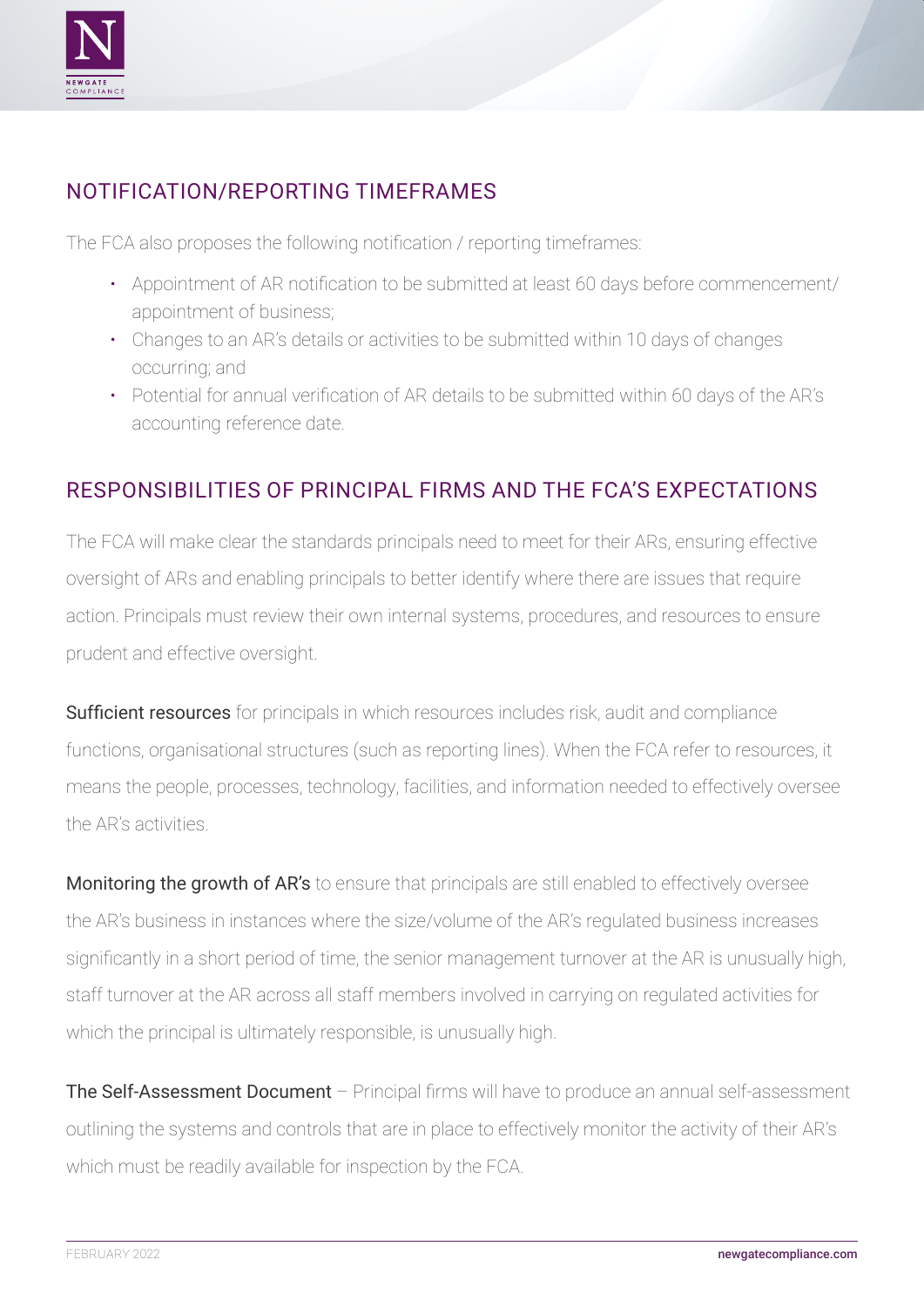

### THE REGULATORY HOSTING MODEL

The FCA are particularly concerned by the Regulatory Hosting Model which is seeing increasing harm to market participants where Principal firms are overlooking their regulatory responsibilities. Within the regulatory hosting model, the FCA are aware of the increasing popularity of the investment manager secondment arrangement whereby AR individuals are seconded into regulated firms to undertake investment management activities.

Limiting the size of AR's - Only firms of up to a certain size could conduct regulated activities as ARs, whereas larger firms would need to apply to be directly authorised by the FCA. Alternatively, the FCA could limit the size of an AR relative to the size of the principal.

Require specific FCA regulatory hosting consent - require firms that are already providing or want to provide regulatory hosting services to get the FCA's consent to do so.

Limited the range and scope of activities an AR can undertake - make regulatory hosts focus on specific areas, sectors and products.

Additional requirements for regulatory hosting firms - a requirement would aim to ensure that firms operating these riskier business models have appropriate process and measures to ensure effective oversight. E.g., require these principals to have a certain ratio of staff involved in risk management and oversight of the AR in relation to the number of ARs and their size, and / or require them to hold more capital to better align with the potential harm from its ARs.

Prudential requirements – based on the information collected from the AR consultation, the FCA may look at introducing additional prudential standards to ensure greater consistency across all regime.

#### IMPACT FOR FIRMS

If you are an AR or a principal firm, you should be assessing the potential changes to the AR regime